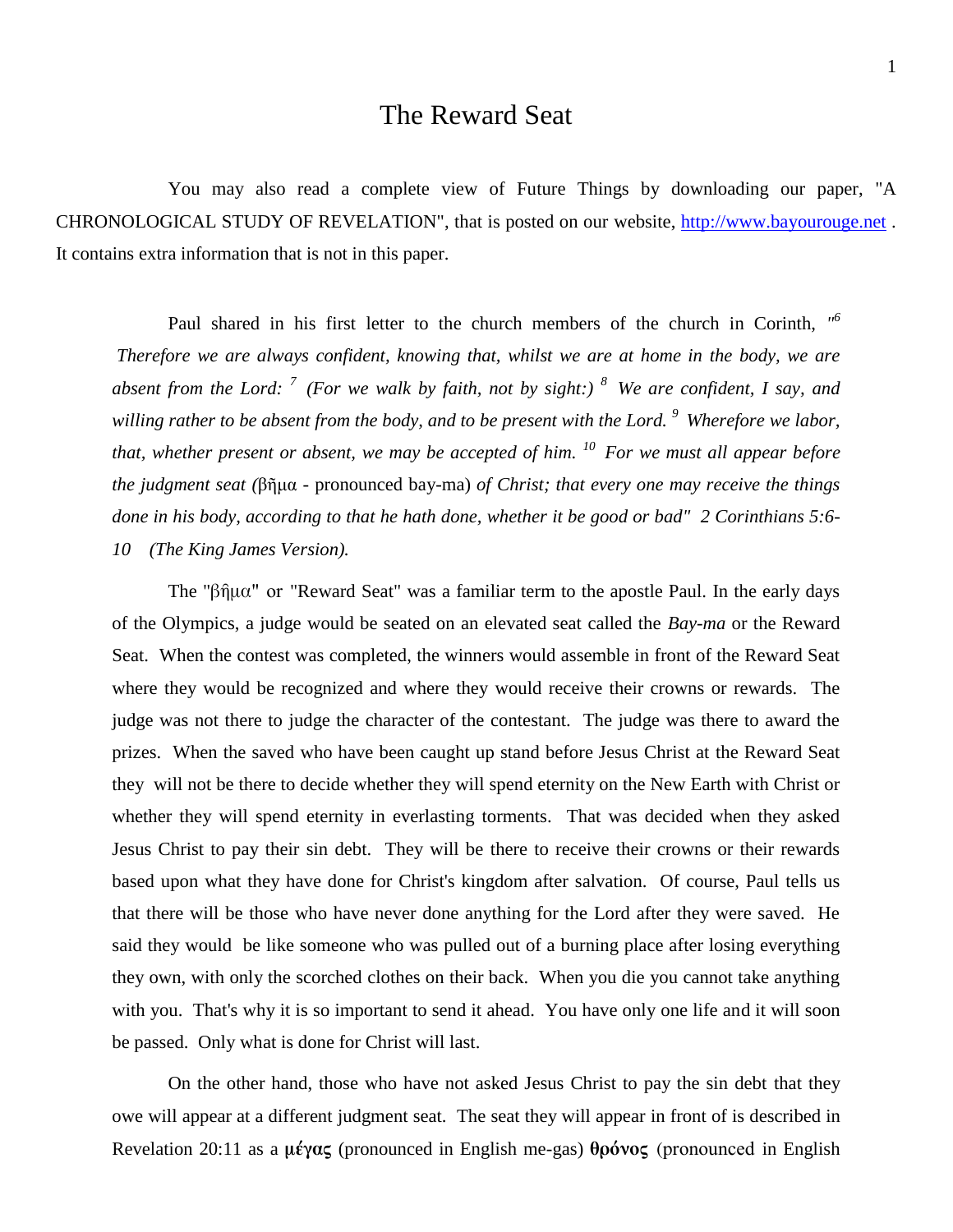thron-os). In others words, the seat they will appear before is described in Revelation 20:11 as a great, white, stately seat or throne. They will not be there to decide whether they will spend eternity on the New Earth with Christ or whether they will spend eternity in everlasting torments. That was decided when they slipped into eternity without asking Jesus Christ to pay their sin debt by His death on the cross. Books will be opened at the White Throne Judgment that lists every sin they have committed during their lifetime that they must pay for. My advice for a person who has chosen to reject Christ's offer of salvation is to sin as little as possible since every sin they commit will make the debt that much greater and will call for a greater payment. Truly, it will be a fearful thing to fall into the hands of **the** Living God.

At the moment of the Rapture, all of the saved (both those who have died and those who are still alive at the catching up) will be assembled before the Reward Seat in the Third Heaven. We will be told of the rewards we will enjoy through eternity. Everything that we have done since salvation has been recorded and our rewards will be based upon the life we have built and upon what we have done for Christ after salvation.

*" <sup>10</sup>By the grace God has given me, I laid a foundation as a wise builder, and someone else is building on it. But each one should build with care. <sup>11</sup>For no one can lay any foundation other than the one already laid, which is Jesus Christ. <sup>12</sup>If anyone builds on this foundation using gold, silver, costly stones, wood, hay or straw, <sup>13</sup>their work will be shown for what it is, because the Day will bring it to light. It will be revealed with fire, and the fire will test the quality of each person's work. <sup>14</sup>If what has been built survives, the builder will receive a reward. <sup>15</sup>If it is burned up, the builder will suffer loss but yet will be saved—even though only as one escaping through the flames" 1 Corinthians 3:10-15 (The New International Version).*

In Luke 19:11-27, Jesus Christ described what will happen when He returns. He tells us that first, He will reward His servants based on what they have done in His absence and then He will deal with those who did not want Him to rule over them. *" <sup>11</sup>While they were listening to this, he went on to tell them a parable, because he was near Jerusalem and the people thought that the kingdom of God was going to appear at once. <sup>12</sup>He said: "A man of noble birth went to a distant country to have himself appointed king and then to return. <sup>13</sup>So he called ten of his servants and gave them ten minas. 'Put this money to work,' he said, 'until I come back.' <sup>14</sup>"But his subjects hated him and sent a delegation after him to say, 'We don't want this man to be our king.' <sup>15</sup>"He was made king, however, and returned home. Then he sent for the servants to whom he had given the money, in order to find out what they had gained with it. <sup>16</sup>"The first one*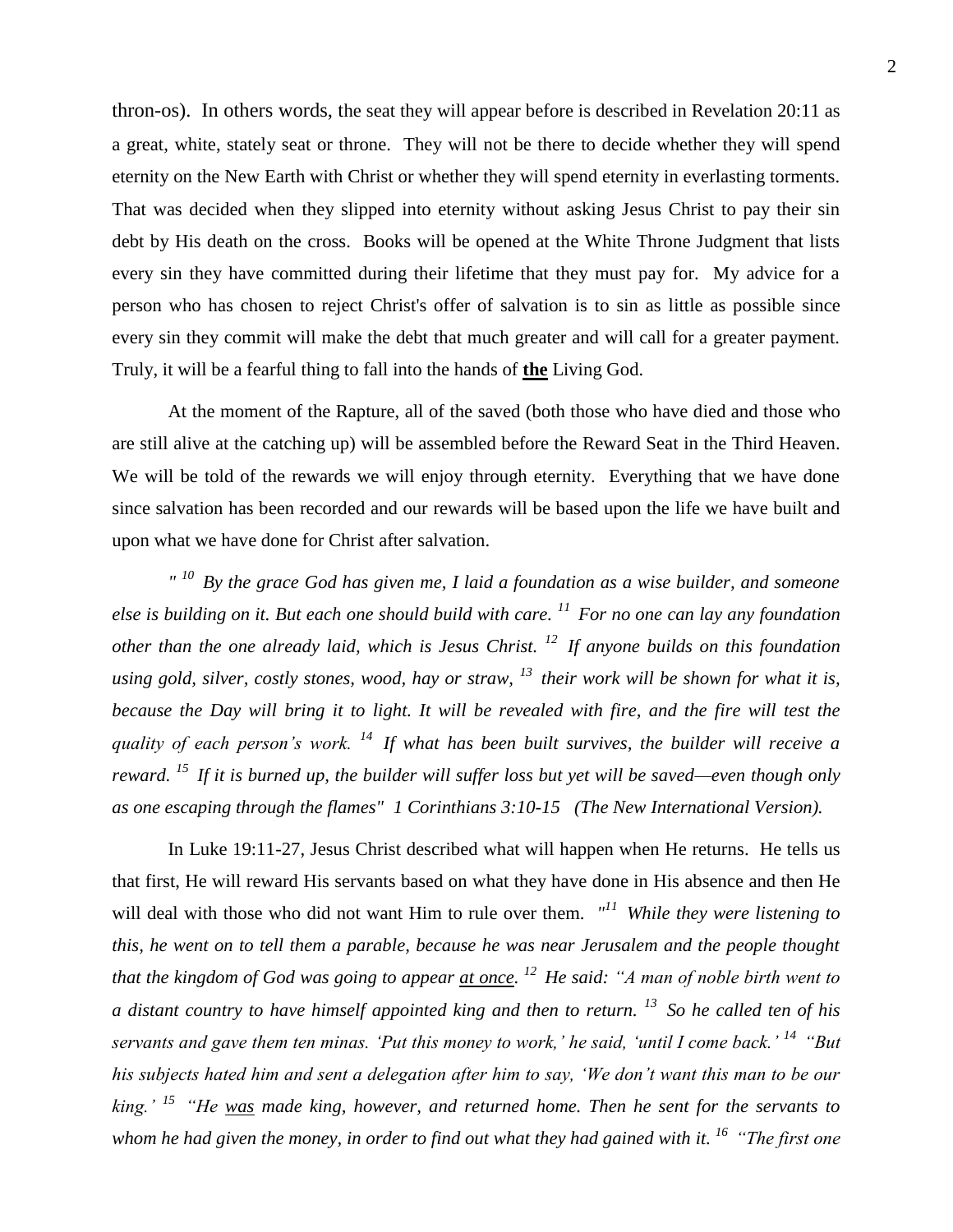*came and said, 'Sir, your mina has earned ten more.' <sup>17</sup>" 'Well done, my good servant!' his master replied. 'Because you have been trustworthy in a very small matter, take charge of ten cities.' <sup>18</sup>"The second came and said, 'Sir, your mina has earned five more.' <sup>19</sup>"His master answered, 'You take charge of five cities.' <sup>20</sup>"Then another servant came and said, 'Sir, here is your mina; I have kept it laid away in a piece of cloth. <sup>21</sup>I was afraid of you, because you are a hard man. You take out what you did not put in and reap what you did not sow' <sup>22</sup>"His master replied, 'I will judge you by your own words, you wicked servant! You knew, did you, that I am a hard man, taking out what I did not put in, and reaping what I did not sow? <sup>23</sup>Why then didn't you put my money on deposit, so that when I came back, I could have collected it with interest?' <sup>24</sup>"Then he said to those standing by, 'Take his mina away from him and give it to the one who has ten minas.' <sup>25</sup> " 'Sir,' they said, 'he already has ten!' <sup>26</sup>"He replied, 'I tell you that to everyone who has, more will be given, but as for the one who has nothing, even what they have will be taken away. <sup>27</sup>But those enemies of mine who did not want me to be king over them bring them here and kill them in front of me' " Luke 19:11-27 (The New International Version).*

*"24 Run in such a way as to get the prize. 25 Everyone who competes in the games goes into strict training. They do it to get a crown that will not last; but we do it to get a crown that will last forever" 1st Corinthians 9:24-25 (The New International Version).*

*" 10 ... For we shall all stand before the judgment seat (*βῆμα - pronounced bay-ma) *of God; <sup>11</sup>for it is written: "As I live, says the Lord, every knee shall bend before me, and every tongue shall give praise to God." <sup>12</sup>So (then) each of us shall give an account of himself (to God)" Romans 14:10b-12 (The New American Bible).*

*" <sup>6</sup>Being therefore always of good courage, and knowing that, whilst we are at home in the body, we are absent from the Lord*  $\frac{7}{7}$  (for we walk by faith, not by sight);  $\frac{8}{7}$  we are of good *courage, I say, and are willing rather to be absent from the body, and to be at home with the Lord. <sup>9</sup>Wherefore also we make it our aim, whether at home or absent, to be well-pleasing unto him. <sup>10</sup>For we must all be made manifest before the judgment-seat (*βῆμα - pronounced bay-ma) *of Christ; that each one may receive the things done in the body, according to what he hath done, whether it be good or bad. <sup>11</sup>Knowing therefore the fear of the Lord, we persuade men, but we are made manifest unto God; and I hope that we are made manifest also in your consciences" 2 Corinthians 5:6-11 (American Standard Version).*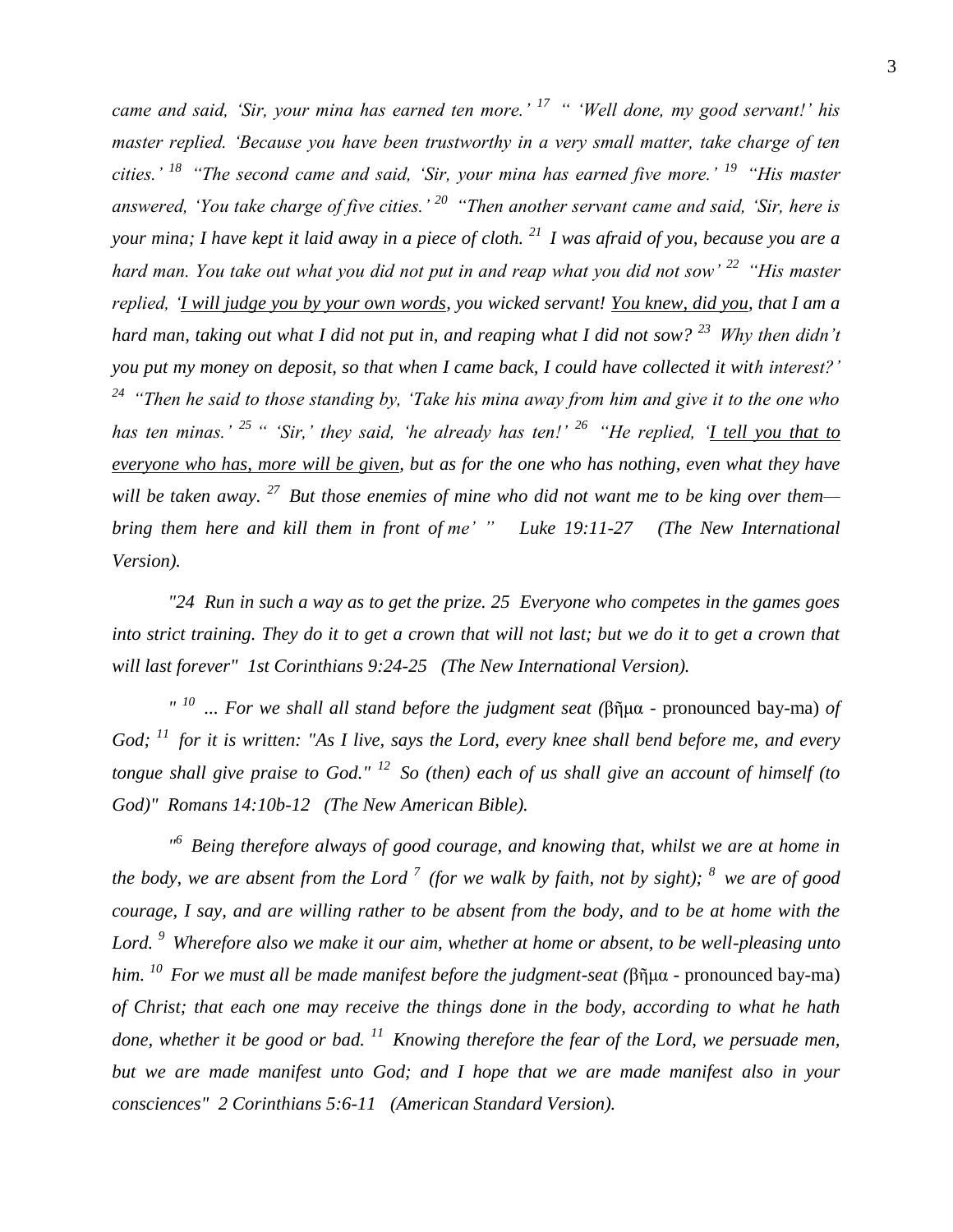*" <sup>12</sup>I know what it is to be in need, and I know what it is to have plenty. I have learned the secret of being content in any and every situation, whether well fed or hungry, whether living in plenty or in want. <sup>13</sup>I can do all this through him who gives me strength. <sup>14</sup>Yet it was good of you to share in my troubles. <sup>15</sup>Moreover, as you Philippians know, in the early days of your acquaintance with the gospel, when I set out from Macedonia, not one church shared with me in the matter of giving and receiving, except you only; <sup>16</sup>for even when I was in Thessalonica, you sent me aid more than once when I was in need. <sup>17</sup>Not that I desire your gifts; what I desire is that more be credited to your account" Philippians 4:12-17 (The New International Version).*

*" <sup>19</sup>Do not lay up for yourselves treasures on earth, where moth and rust consume and where thieves break in and steal, <sup>20</sup>but lay up for yourselves treasures in heaven, where neither moth nor rust consumes and where thieves do not break in and steal. <sup>21</sup>For where your treasure is, there will your heart be also" Matthew 6:19-21 (Revised Standard Version).*

*" <sup>12</sup>"Behold, I am coming soon, bringing my recompense with me, to repay each one for what he has done. <sup>13</sup>I am the Alpha and the Omega, the first and the last, the beginning and the end." <sup>14</sup>Blessed are those who wash their robes, so that they may have the right to the tree of life and that they may enter the city by the gates" Revelation 22:12-14 (English Standard Version).*

*" <sup>16</sup>Then those who revered the LORD spoke with one another. The LORD took note and listened, and a book of remembrance was written before him of those who revered the LORD and thought on his name. <sup>17</sup>They shall be mine, says the LORD of hosts, my special possession on the day when I act, and I will spare them as parents spare their children who serve them. <sup>18</sup>Then once more you shall see the difference between the righteous and the wicked, between one who serves God and one who does not serve him" Malachi 3:16-18 (New Revised Standard Version).*

*"10 God is not unjust; he will not forget your work and the love you have shown him as you have helped his people and continue to help them" Hebrews 6:10 (The New International Version).*

*" <sup>8</sup>Thou tellest my wanderings: put thou my tears into thy bottle: are they not in thy book?* <sup>9</sup> When I cry unto thee, then shall mine enemies turn back: this I know; for God is for me. *<sup>10</sup>In God will I praise his word: in the LORD will I praise his word. <sup>11</sup>In God have I put my trust: I will not be afraid what man can do unto me" Psalm 56:8-11 (The King James Version).*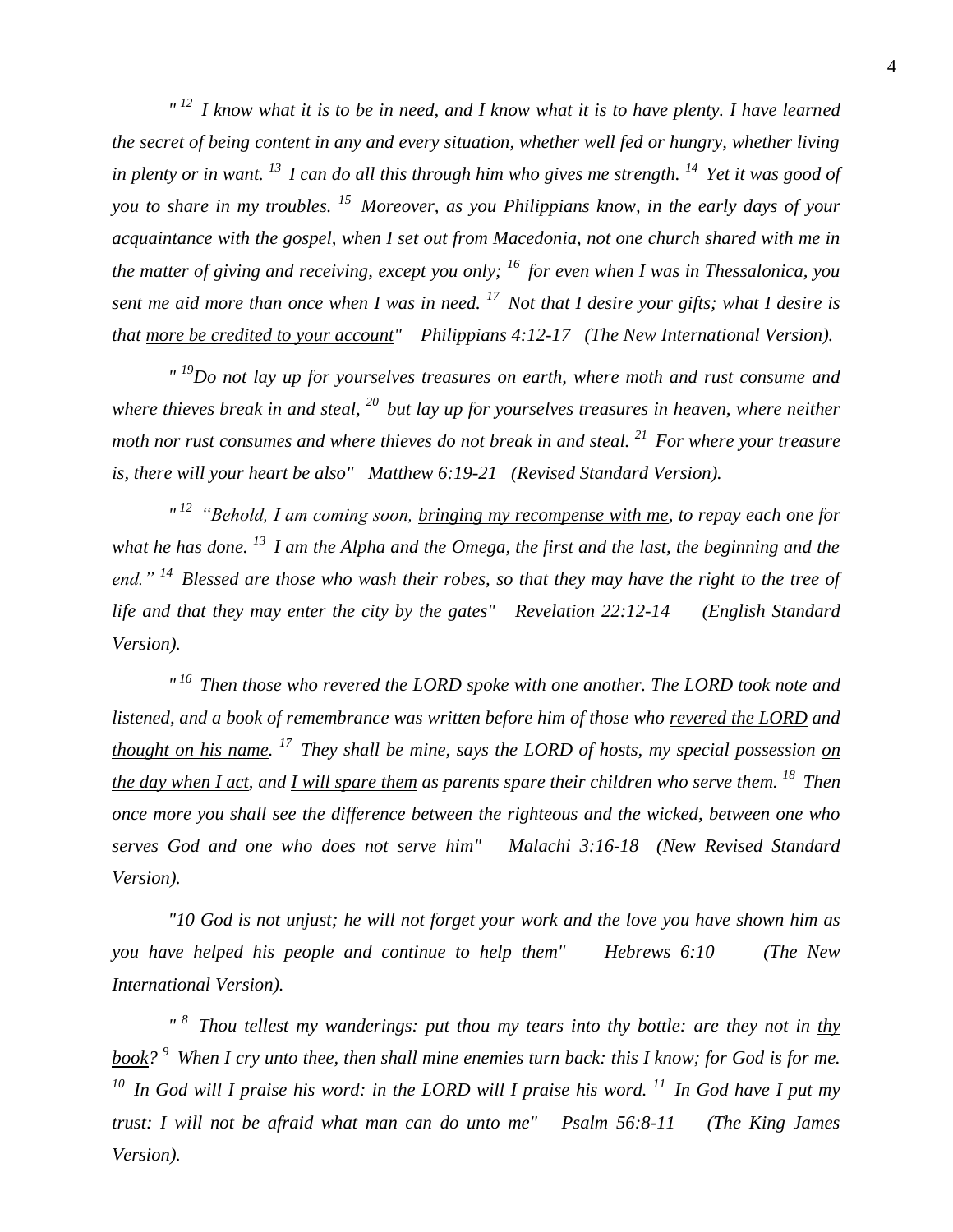*" <sup>6</sup>For I am already being offered, and the time of my departure is come. <sup>7</sup>I have fought the good fight, I have finished the course, I have kept the faith: <sup>8</sup>henceforth there is laid up for me the crown of righteousness, which the Lord, the righteous judge, shall give to me at that day; and not to me only, but also to all them that have loved his appearing" 2 Timothy 4:6-8 (American Standard Version).*

*" <sup>8</sup>This is what you must write to the angel of the church in Smyrna: I am the first and the last. I died, but now I am alive! Listen to what I say. <sup>9</sup>I know how much you suffer and how poor you are, but you are rich. I also know the cruel things being said about you by people who claim to be Jews. But they are not really Jews. They are a group that belongs to Satan. <sup>10</sup>Don't worry about what you will suffer. The devil will throw some of you into jail, and you will be tested and made to suffer for ten days. But if you are faithful until you die, I will reward you with a glorious life. <sup>11</sup>If you have ears, listen to what the Spirit says to the churches. Whoever wins the victory will not be hurt by the second death" Revelation 2:8-11 (Contemporary English Version).*

*" <sup>18</sup>And to the angel of the assembly in Thyatira write: These things says the Son of God, he that has his eyes as a flame of fire, and his feet [are] like fine brass: <sup>19</sup>I know thy works, and love, and faith, and service, and thine endurance, and thy last works [to be] more than the first. <sup>20</sup>But I have against thee that thou permittest the woman Jezebel, she who calls herself prophetess, and she teaches and leads astray my servants to commit fornication and eat of idol sacrifices. <sup>21</sup>And I gave her time that she should repent, and she will not repent of her fornication. <sup>22</sup>Behold, I cast her into a bed, and those that commit adultery with her into great tribulation, unless they repent of her works, <sup>23</sup>and her children will I kill with death; and all the assemblies shall know that I am he that searches [the] reins and [the] hearts; and I will give to you each according to your works. <sup>24</sup>But to you I say, the rest who [are] in Thyatira, as many as have not this doctrine, who have not known the depths of Satan, as they say, I do not cast upon you any other burden; <sup>25</sup>but what ye have hold fast till I shall come. <sup>26</sup>And he that overcomes, and he that keeps unto the end my works, to him will I give authority over the nations, <sup>27</sup>and he shall shepherd them with an iron rod; as vessels of pottery are they broken in pieces, as I also have received from my Father; <sup>28</sup>and I will give to him the morning star. <sup>29</sup>He that has an ear, let him hear what the Spirit says to the assemblies" Revelation 2:18-29 (Darby).*

*" <sup>10</sup>Because you have kept my word of patient endurance, I will keep you from the hour of trial which is coming on the whole world, to try those who dwell upon the earth. <sup>11</sup>I am coming*